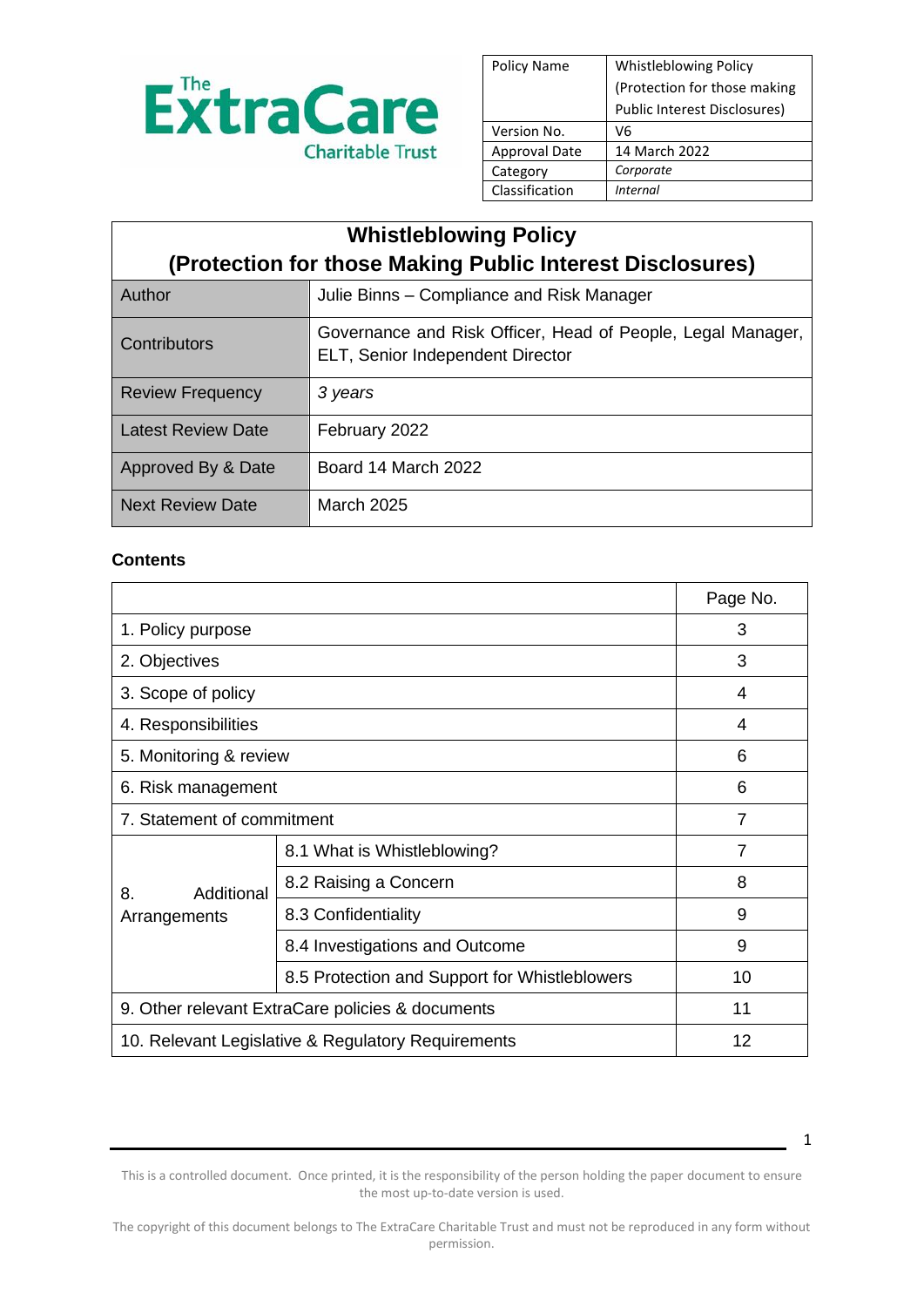

| <b>Policy Name</b>   | <b>Whistleblowing Policy</b> |
|----------------------|------------------------------|
|                      | (Protection for those making |
|                      | Public Interest Disclosures) |
| Version No.          | V6                           |
| <b>Approval Date</b> | 14 March 2022                |
| Category             | Corporate                    |
| Classification       | <i>Internal</i>              |

### **Version Control**

| Version | Date       | <b>Description</b>                                                                                                                                      | <b>Updated By</b>                           | Approved<br>By             |
|---------|------------|---------------------------------------------------------------------------------------------------------------------------------------------------------|---------------------------------------------|----------------------------|
| V3.0    | 25/07/2019 | First draft new template                                                                                                                                | Governance and<br><b>Risk Officer</b>       |                            |
| V3.1    | 02/04/2020 | <b>Updated Draft</b>                                                                                                                                    | Governance and<br><b>Risk Officer</b>       |                            |
| V4      | 02/05/2020 | Final Draft for ELT approval                                                                                                                            | Director of<br>Governance and<br>Compliance | <b>ELT</b>                 |
| V5      | 15/05/2020 | Final Draft for Board approval                                                                                                                          | Director of<br>Governance and<br>Compliance | <b>Board</b>               |
| V6      | 03/03/2021 | Updated to extend the policy to<br><b>Volunteers and Trustees under</b><br>the Human Rights Act<br>(prompted by adoption of NHF<br>Code of Governance). | Risk and<br>Compliance<br>Manager           | <b>ELT</b><br><b>Board</b> |

This is a controlled document. Once printed, it is the responsibility of the person holding the paper document to ensure the most up-to-date version is used.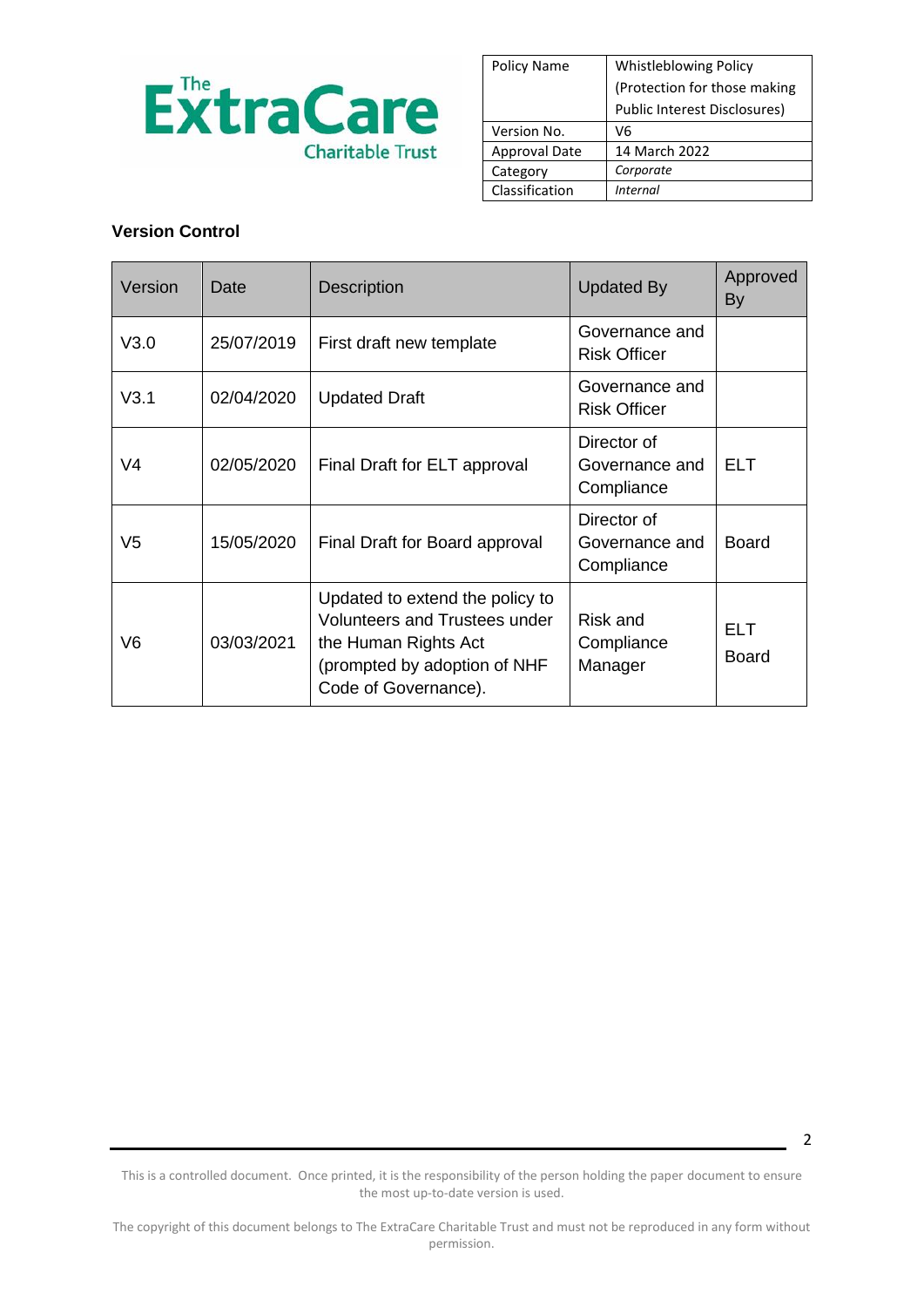

| Policy Name          | <b>Whistleblowing Policy</b>        |
|----------------------|-------------------------------------|
|                      | (Protection for those making        |
|                      | <b>Public Interest Disclosures)</b> |
| Version No.          | V6                                  |
| <b>Approval Date</b> | 14 March 2022                       |
| Category             | Corporate                           |
| Classification       | <i>Internal</i>                     |

## **1. Policy Purpose**

In the interest of deterring and detecting wrongdoing at The ExtraCare Charitable Trust (ExtraCare) and to maintain an open, accountable, and transparent organisational culture, this policy encourages all individuals to report concerns that they feel are in the public interest, without fear of reprisal. The public interest is "**the welfare or well-being of the general public**" and society.

It is not disloyal to speak up if you have a concern. Doing so enables ExtraCare to achieve high standards of service and ethics. Speaking up also enables ExtraCare to properly investigate such concerns and deal with them appropriately. Raising a concern ('whistleblowing') is a positive act that can make a valuable contribution to ExtraCare's efficiency and success.

The purpose of this policy is to ensure that ExtraCare Trustees, employees, volunteers, and contractors (individuals) understand how to report concerns and how ExtraCare will respond to 'whistleblowing' to protect those who raise concerns when reporting what they reasonably suspect to be wrongdoing, malpractice or illegal activity.

## **2. Objectives**

As a registered charity and a registered provider of both care and housing related support, ExtraCare is committed to working in an ethical manner in the best interests of its staff, volunteers and residents and meeting all legislative and regulatory requirements.

The objectives of this policy are:

- a) To encourage individuals to report suspected wrongdoing, **based on the definition in Section 8.1**, as soon as possible, in the knowledge that their concerns will be taken seriously and investigated as appropriate and that their confidentiality will be respected;
- b) To encourage and enable the raising of concerns within ExtraCare so that concerns can be addressed rather than ignoring a problem or 'blowing the whistle' externally;
- c) To provide guidance to individuals as to how to raise concerns; and
- d) To reassure individuals that they can raise concerns without fear of reprisals, even if their concerns turn out to be mistaken.

This is a controlled document. Once printed, it is the responsibility of the person holding the paper document to ensure the most up-to-date version is used.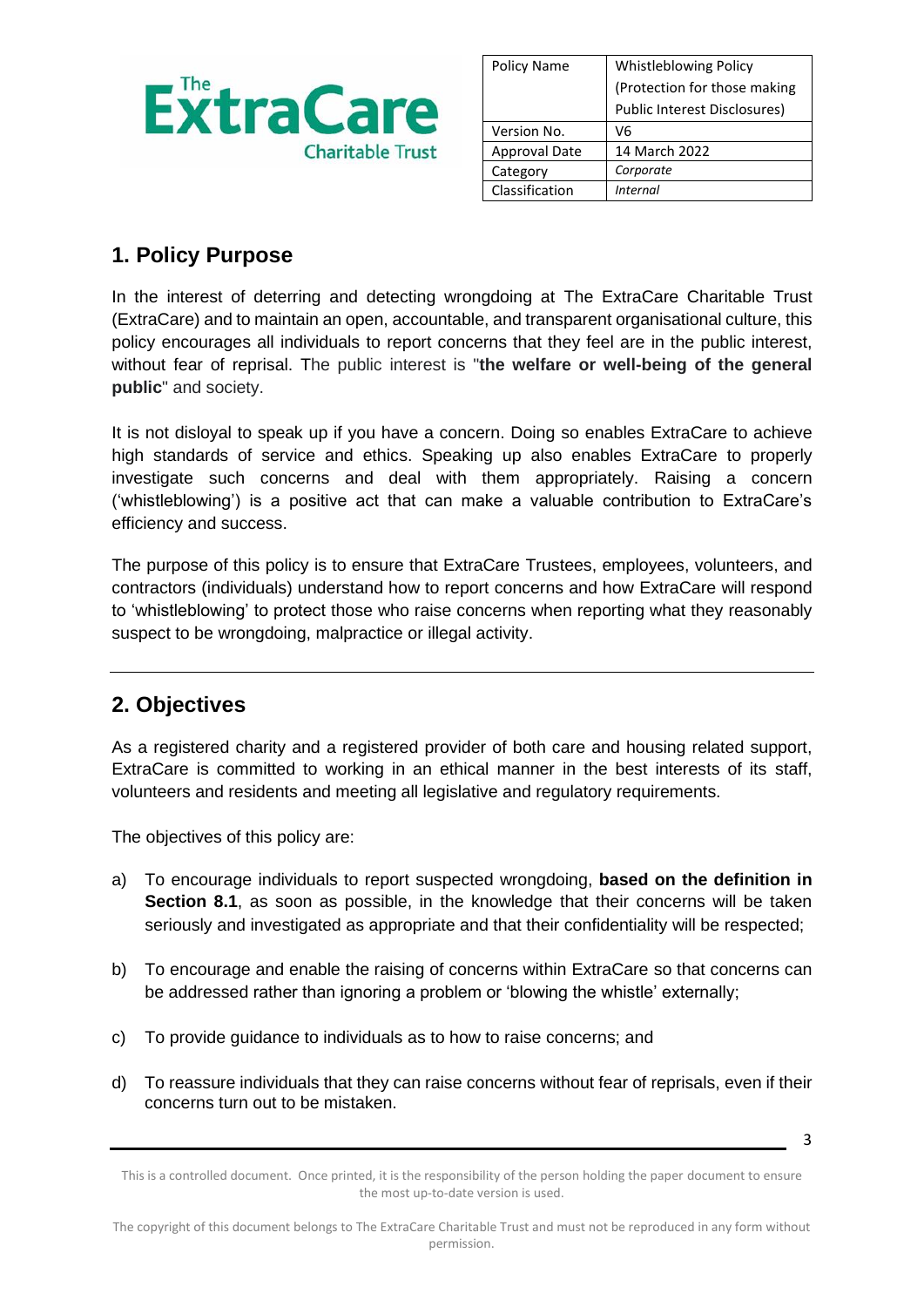

| <b>Policy Name</b>   | <b>Whistleblowing Policy</b> |
|----------------------|------------------------------|
|                      | (Protection for those making |
|                      | Public Interest Disclosures) |
| Version No.          | V6                           |
| <b>Approval Date</b> | 14 March 2022                |
| Category             | Corporate                    |
| Classification       | Internal                     |

## **3. Scope**

This policy applies to Trustees, employees, volunteers and contractors (individuals) at the ExtraCare Charitable Trust and its subsidiaries.

This policy does not form part of any individual's contract, of employment or service and ExtraCare may amend it at any time.

ExtraCare will keep the scope under review to reflect the latest legal status regarding those covered by Public Interest Legislation or case law (judicial precedent).

Personal grievances about employment (for example complaints of bullying or harassment at work) are covered by our **Grievance Policy** and are not covered by this policy.

This policy does not apply to residents, relatives, external agencies, and others, who can report any concerns via our **Complaints policy.** A reporting form is available on our website. If a resident or relative is a volunteer then this Whistleblowing policy will apply.

## **4. Responsibilities**

It is the responsibility of every individual to report any concern where they have a reasonable belief that wrongdoing has occurred, is occurring or is likely to occur. All ExtraCare Trustees, employees, volunteers and contractors should feel confident that meeting this responsibility will not prove detrimental to their employment status or their working environment and that ExtraCare will take appropriate action to investigate and deal with their concern.

Detailed responsibilities are below:

| <b>Board of Trustees</b>         |                        | • Promotes a culture of openness and transparency, where<br>individuals feel empowered and assured that they can discuss<br>their concerns without fear of reproach.                                                                                                             |
|----------------------------------|------------------------|----------------------------------------------------------------------------------------------------------------------------------------------------------------------------------------------------------------------------------------------------------------------------------|
| Audit and Assurance<br>Committee | $\bullet$<br>$\bullet$ | Has delegated authority from the Board of Trustees to keep<br>ExtraCare's policies and procedures<br>relating<br>to<br>'whistleblowings' under review.<br>Has delegated responsibility from the Board to receive reports<br>on concerns raised under this policy and reviews the |

This is a controlled document. Once printed, it is the responsibility of the person holding the paper document to ensure the most up-to-date version is used.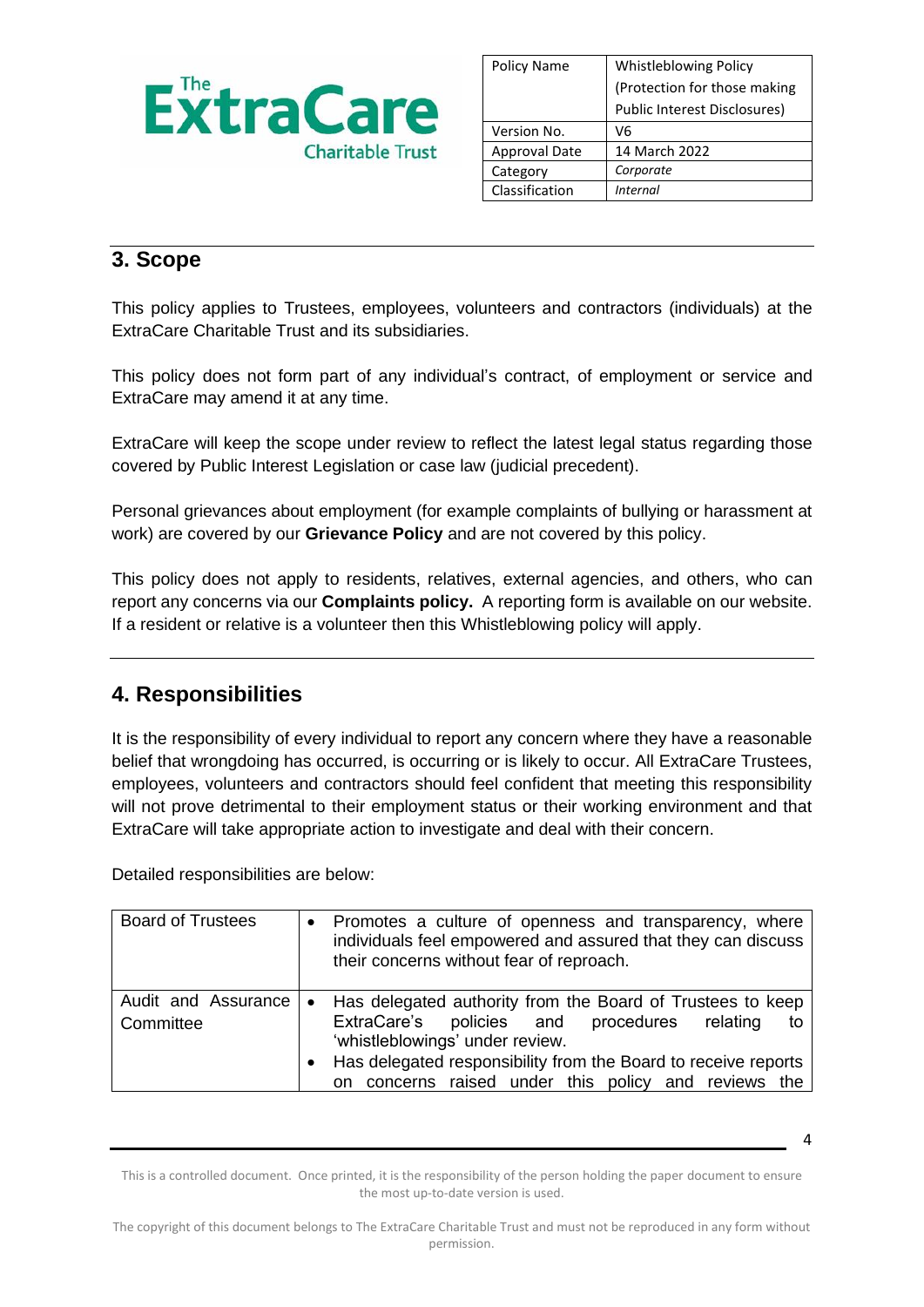

| <b>Policy Name</b>   | <b>Whistleblowing Policy</b> |
|----------------------|------------------------------|
|                      | (Protection for those making |
|                      | Public Interest Disclosures) |
| Version No.          | V6                           |
| <b>Approval Date</b> | 14 March 2022                |
| Category             | Corporate                    |
| Classification       | <i>Internal</i>              |

|                                                                 | effectiveness of actions taken in response to concerns raised<br>under the policy.<br>Receives a whistleblowing report (or a nil return) as a standing<br>agenda item to each meeting.                                                                                                                                                                                                                                                                                                                                                                                                                                                                                                                  |
|-----------------------------------------------------------------|---------------------------------------------------------------------------------------------------------------------------------------------------------------------------------------------------------------------------------------------------------------------------------------------------------------------------------------------------------------------------------------------------------------------------------------------------------------------------------------------------------------------------------------------------------------------------------------------------------------------------------------------------------------------------------------------------------|
| Independent<br>Senior<br>Director (SID)                         | Provides an independent and impartial source of advice where<br>$\bullet$<br>individuals have concerns but are unable to raise them through<br>the normal management route.<br>Oversees the independence, autonomy and effectiveness of<br>٠<br>ExtraCare's<br>policies<br>procedures<br>and<br>in<br>respect<br>οf<br>whistleblowing, ensuring there is an appropriate mechanism in<br>place to enable individuals to raise their concerns.<br>Ensures that concerns are taken seriously, dealt with<br>confidentially, within reasonable time limits and in the most<br>appropriate way.                                                                                                              |
| <b>Director</b><br>Executive<br>Governance<br>and<br>Compliance | Is notified of any whistleblowing including notifications from<br>third parties of any whistleblowing made directly to them, such<br>as the Care Quality Commission (CQC), the Charities<br>Commission, and the Regulator of Social Housing (RSH).<br>Identifies the appropriate investigative officer for any<br>whistleblowing concern.<br>Reports any whistleblowing (and outcomes) to the Audit and<br>$\bullet$<br>Assurance Committee.<br>Promotes and raises awareness of this policy through<br>appropriate staff training and communication routes, e.g.<br>Communications Bulletins and Workplace.<br>Ensures that lessons learned from concerns are identified and<br>solutions implemented. |
| Senior<br><b>PA</b><br>to<br>Executive Leadership<br>Team       | Monitors the SID email account and alerts the SID when emails<br>$\bullet$<br>are received.                                                                                                                                                                                                                                                                                                                                                                                                                                                                                                                                                                                                             |
| All Managers                                                    | Ensures that this policy is adhered to.<br>Contributes to a culture where individuals feel safe to discuss<br>concerns.<br>Takes concerns seriously and handles them in accordance with<br>٠<br>this policy.<br>Recognises that raising a concern can be a difficult experience<br>for an individual.<br>Seeks appropriate advice as necessary and communicates<br>relevant findings to others where appropriate.                                                                                                                                                                                                                                                                                       |

This is a controlled document. Once printed, it is the responsibility of the person holding the paper document to ensure the most up-to-date version is used.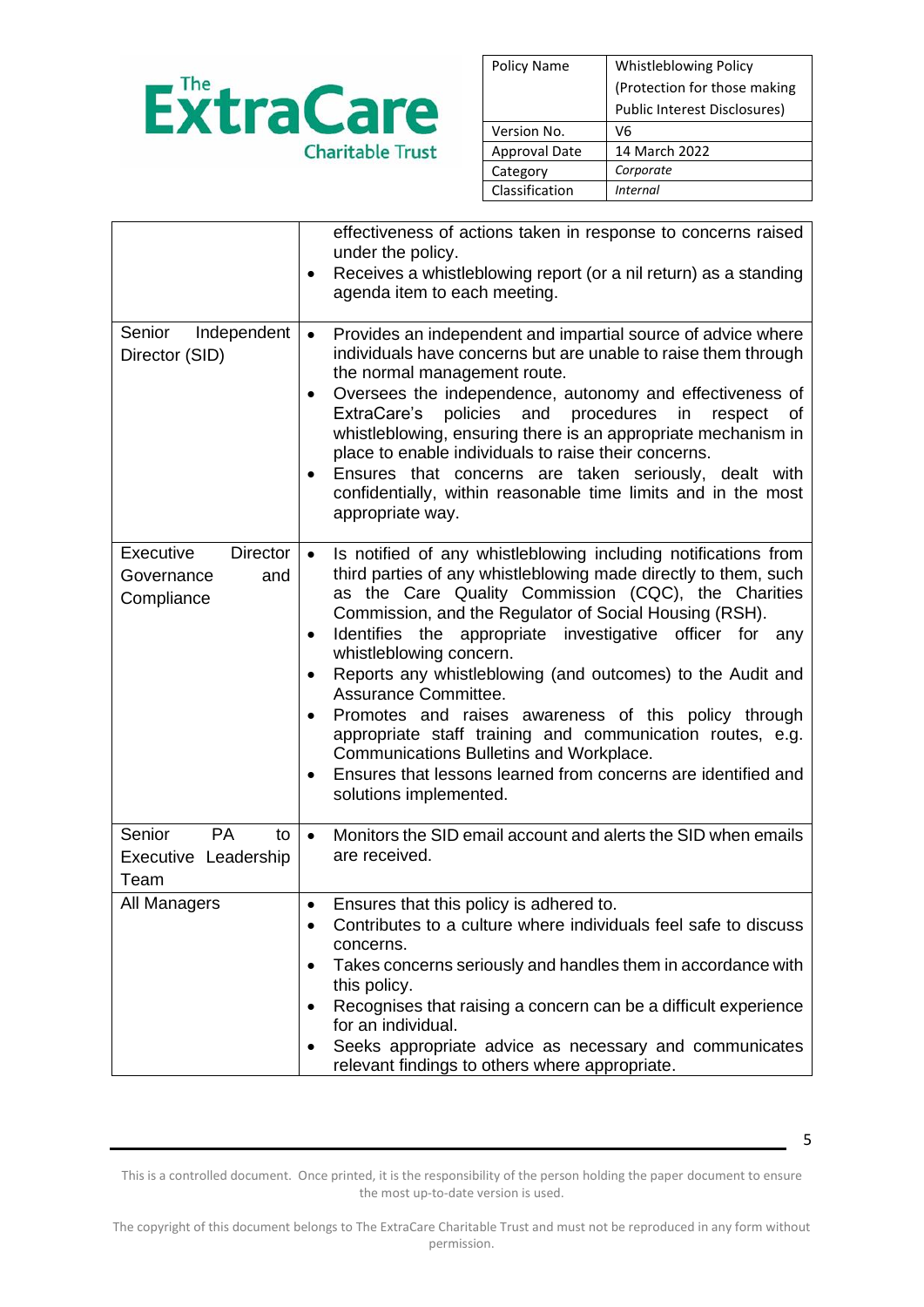

| <b>Policy Name</b>   | <b>Whistleblowing Policy</b>        |
|----------------------|-------------------------------------|
|                      | (Protection for those making        |
|                      | <b>Public Interest Disclosures)</b> |
| Version No.          | V6                                  |
| <b>Approval Date</b> | 14 March 2022                       |
| Category             | Corporate                           |
| Classification       | Internal                            |

|                                     | Notifies the Executive Director Governance and Compliance<br>٠<br>where a third party has received a whistleblowing concerning<br>ExtraCare e.g. CQC, Charities Commission, RSH.                                                                                                                                                                                                                                                                                                                                                                  |
|-------------------------------------|---------------------------------------------------------------------------------------------------------------------------------------------------------------------------------------------------------------------------------------------------------------------------------------------------------------------------------------------------------------------------------------------------------------------------------------------------------------------------------------------------------------------------------------------------|
| All individuals raising<br>concerns | Raises the concern as soon as possible in an objective and<br>$\bullet$<br>factual way and in accordance with this policy.<br>Keep records where possible of any incidents and potential<br>witnesses (being mindful of data protection).<br>Cooperates with any investigation, if appropriate, including<br>$\bullet$<br>being available for interview, providing statement(s) and/or<br>other documentary evidence.<br>• Maintains confidentiality of residents, staff and any other<br>individuals concerned so far as reasonably practicable. |
| All staff                           | Cooperate with any investigation if appropriate.<br>Attend training on whistleblowing issues and governance<br>matters                                                                                                                                                                                                                                                                                                                                                                                                                            |

## **5. Monitoring & Review**

The Executive Director Governance and Compliance will be responsible for recording concerns and advising on investigations. The Executive Director Governance and Compliance must be informed of all whistleblowing investigation findings and the lessons learnt.

Any disclosure reported to a third party, including but not limited to the Charity Commission, the CQC and RSH, must be notified to the Executive Director Governance and Compliance once notified to us by the relevant third party.

Reports on whistleblowing cases will be provided to the Audit & Assurance Committee by the Executive Director Governance and Compliance, which will review the response of management in each case.

This policy will be subject to a full review every 3 years.

This is a controlled document. Once printed, it is the responsibility of the person holding the paper document to ensure the most up-to-date version is used.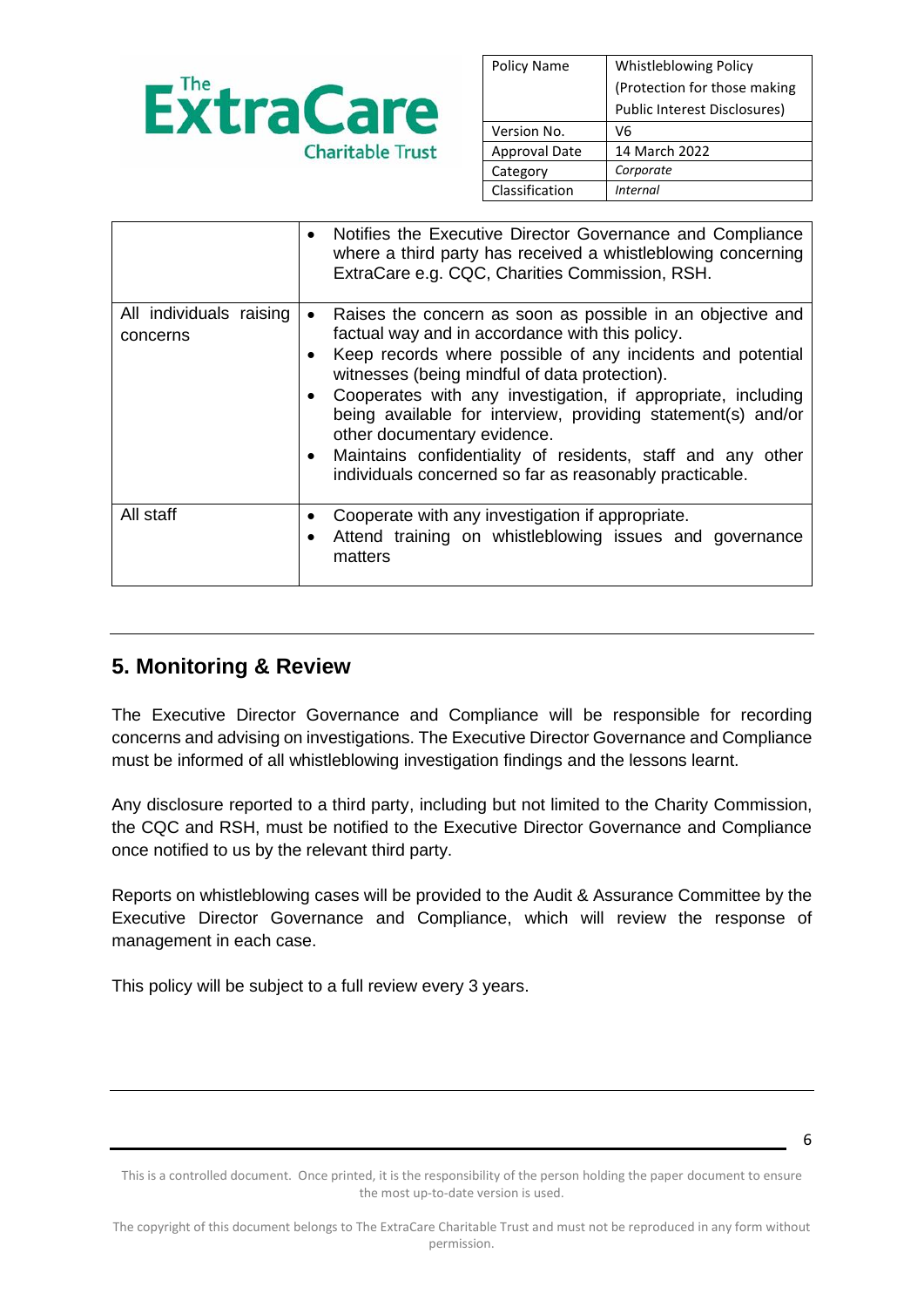

| Policy Name          | <b>Whistleblowing Policy</b> |  |
|----------------------|------------------------------|--|
|                      | (Protection for those making |  |
|                      | Public Interest Disclosures) |  |
| Version No.          | V6                           |  |
| <b>Approval Date</b> | 14 March 2022                |  |
| Category             | Corporate                    |  |
| Classification       | Internal                     |  |

## **6. Risk Management**

ExtraCare seeks to minimise the risk of malpractice and breaches of legislation through this policy. It is important that where an individual identifies something they think is fundamentally wrong, illegal or endangers others that it is identified and reported early providing ExtraCare with an opportunity to investigate, address and make improvements to operations and culture to mitigate the risk of harm and legislative breach.

The Board of Trustees identifies a breach of a legislative and/ or regulatory requirement as a corporate risk, for which it has a tolerance ranging from averse to minimal (appetite). Failure to comply with this policy not only represents a risk to our compliance with legislation and regulation, but a reputational risk for the Charity. Compliance with this policy and related documents reduces these risks and also ensures that the Charity meets its legislative and regulatory obligations.

## **7. Statement of Commitment**

ExtraCare recognises that a robust whistleblowing policy supports good governance and also supports its values.

ExtraCare's Board of Trustees, Executive Leadership Team and Senior Management Team are committed to creating an open, transparent and supportive culture and recognise the valued contribution individuals make. Individuals are encouraged to speak up with any genuine issues that are concerning them. This policy enables individuals to do so in confidence and without fear of reprisal.

ExtraCare will provide appropriate feedback to those who raise concerns to demonstrate that their concerns are being addressed and reassure those raising concerns that appropriate action will be taken.

## **8. Additional Arrangements**

### **8.1 What is Whistleblowing**

The law provides protection for those who raise legitimate concerns **made in the public interest** and made with the reasonable belief that:

This is a controlled document. Once printed, it is the responsibility of the person holding the paper document to ensure the most up-to-date version is used.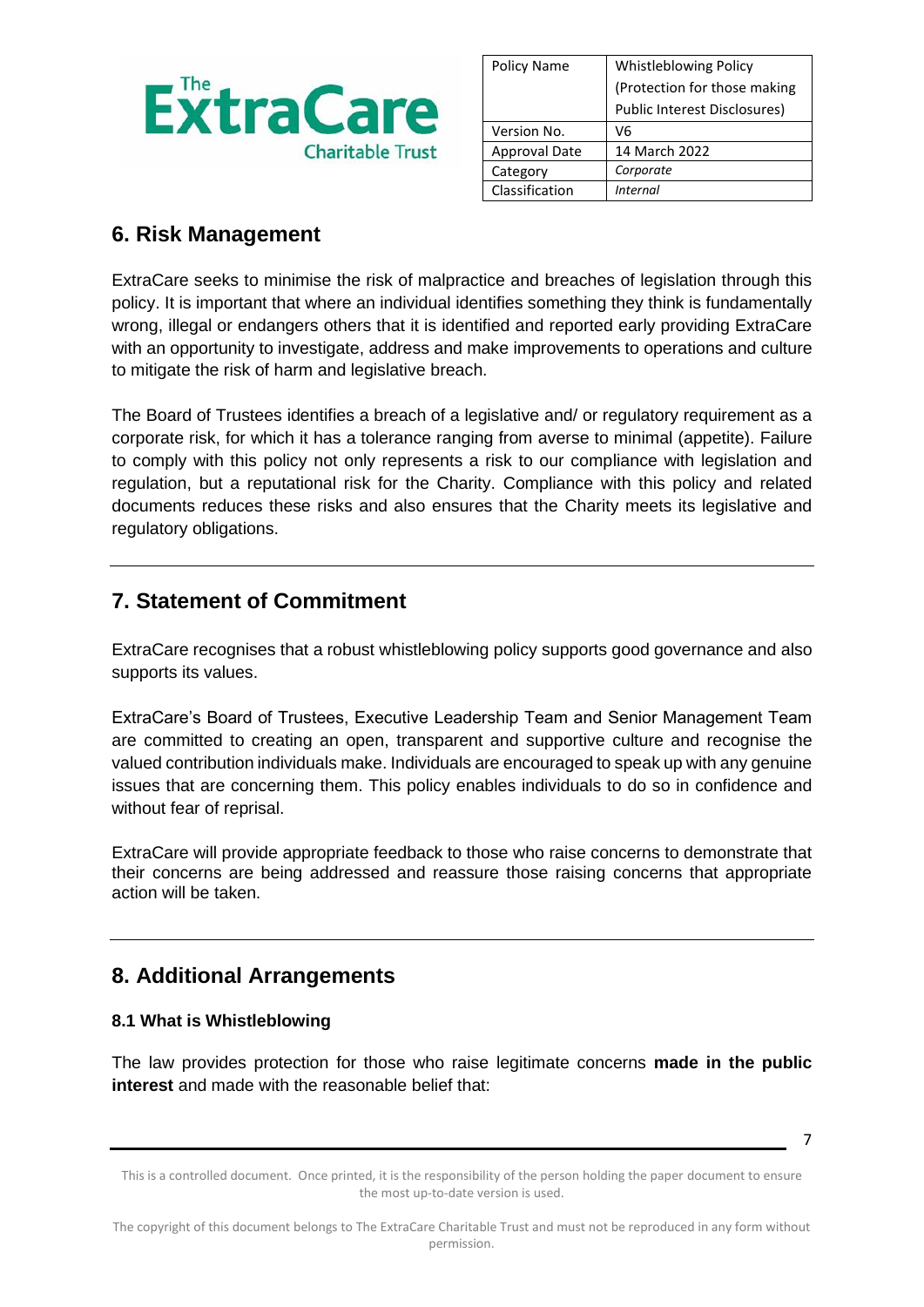

| <b>Policy Name</b>   | <b>Whistleblowing Policy</b>        |  |
|----------------------|-------------------------------------|--|
|                      | (Protection for those making        |  |
|                      | <b>Public Interest Disclosures)</b> |  |
| Version No.          | V6                                  |  |
| <b>Approval Date</b> | 14 March 2022                       |  |
| Category             | Corporate                           |  |
| Classification       | Internal                            |  |

- a. A criminal offence has been or is likely to be committed;
- b. There has been a breach of any legal obligation;
- c. A miscarriage of justice has occurred, is occurring or is likely to occur;
- d. The health & safety or welfare of any individual has been, is being or is likely to be endangered;
- e. The environment has been, is being or is likely to be damaged; and/or
- f. Information concerning any of the matters listed above is deliberately concealed.

The above includes instances where:

- g. The Charity's funds or assets are misused;
- h. The health and safety of residents is put at risk/The Charity is using its activities as a platform for extremist views or materials; and/or
- i. There has been an act of Bribery under our Anti-Bribery Policy.

A whistleblowing concern should not be confused with a grievance, which is a personal complaint about an individual's own employment situation. If you have a concern about your employment, in the first instance you should check the Grievance policy. If you are still uncertain whether something is within the scope of this policy, you should seek advice from the Executive Director Governance and Compliance or HR.

### **8.2 Raising a Concern**

Once you have checked that the concern is within the scope of this policy, matters of concern may be raised verbally or in writing and should be raised in accordance with the following escalations routes:

| <b>Escalation Stage</b> |                                                                                    | <b>Individual Raising Concern</b>                             |                                                           |                                                           |
|-------------------------|------------------------------------------------------------------------------------|---------------------------------------------------------------|-----------------------------------------------------------|-----------------------------------------------------------|
|                         |                                                                                    | <b>Trustees</b>                                               | <b>Staff and Volunteers</b>                               | <b>Contractors</b>                                        |
| 1.                      | Initially raise with:                                                              | <b>Board Chair</b>                                            | Line Manager                                              | Member of staff managing<br>contract                      |
|                         | 2. If not able or not<br>appropriate to<br>raise as above in<br>1:                 | Executive Director<br>Governance and<br>Compliance            | Next manager higher in<br>the organisation<br>structure   | Next manager higher in<br>the organisation structure      |
| В.                      | If unable or not<br>appropriate to<br>raise in<br>accordance with 1<br>or 2 above: | Senior Independent<br>Director<br>(SID@extracare.org)<br>.uk) | <b>Executive Director</b><br>Governance and<br>Compliance | <b>Executive Director</b><br>Governance and<br>Compliance |

This is a controlled document. Once printed, it is the responsibility of the person holding the paper document to ensure the most up-to-date version is used.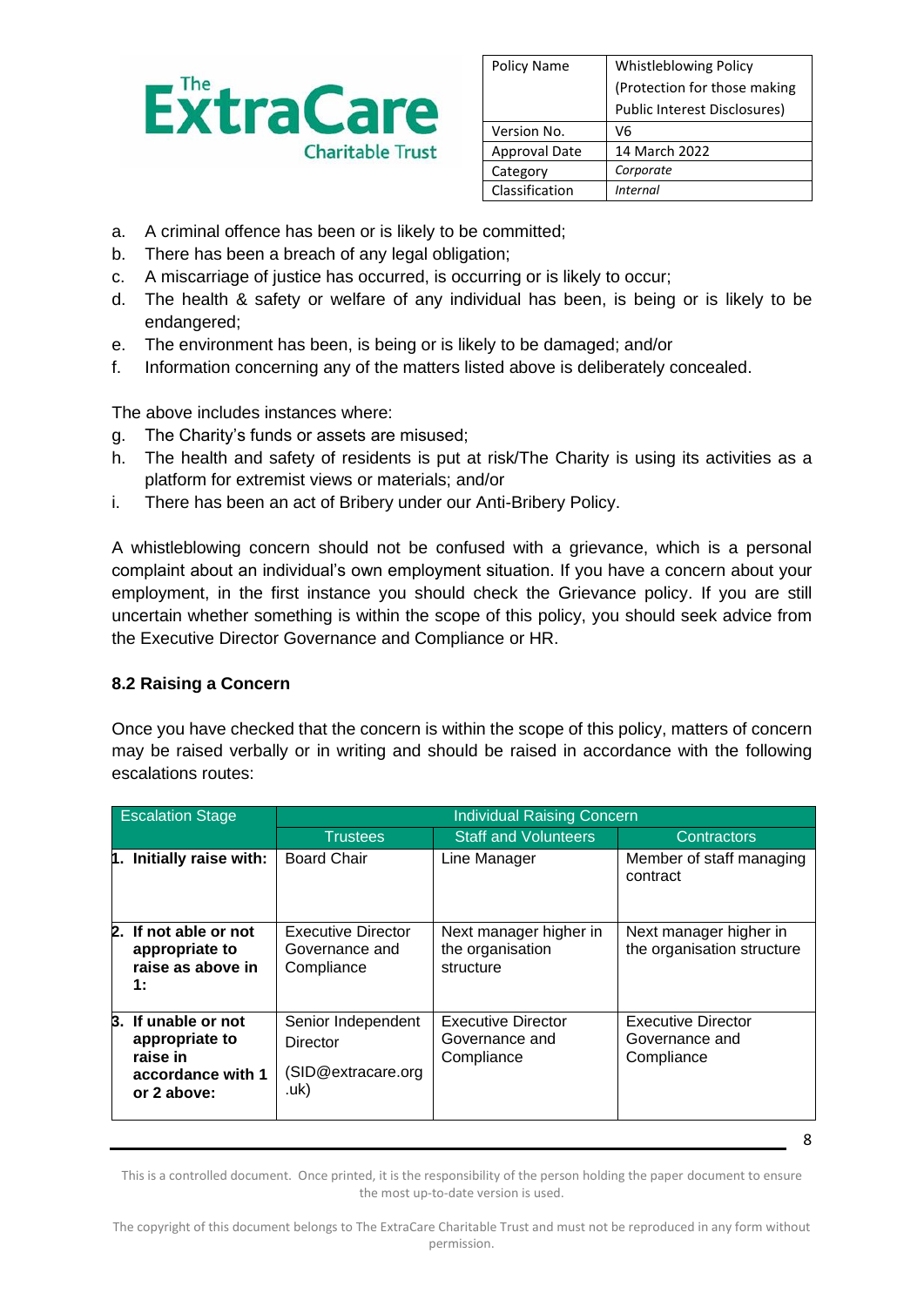

| <b>Whistleblowing Policy</b>        |  |
|-------------------------------------|--|
| (Protection for those making        |  |
| <b>Public Interest Disclosures)</b> |  |
| V6                                  |  |
| 14 March 2022                       |  |
| Corporate                           |  |
| Internal                            |  |
|                                     |  |

| In exceptional | Senior Independent       | Senior Independent   | Senior Independent   |
|----------------|--------------------------|----------------------|----------------------|
|                | Director                 | Director             | Director             |
| cases          | SID@extracare.org.<br>uk | SID@extracare.org.uk | SID@extracare.org.uk |

Irrespective of who the concern is raised with, the Executive Director Governance and Compliance will be notified within 48 hours by the officer receiving the report/concern.

### **8.3 Confidentiality**

All individuals should feel able to voice any whistleblowing concerns openly under this policy. However, if you want to raise your concern confidentially, we will make every effort to keep your identity secret unless there is a requirement of disclosure by law. If it is necessary for anyone investigating your concern to know your identity, where we are not prohibited by law, we will discuss this with you in the first instance.

We do not encourage individuals to make disclosures anonymously. Proper investigation may be more difficult or impossible if we cannot obtain further information from you. It is also more difficult to establish whether any allegations are credible. Whistleblowers who are concerned about possible reprisals if their identity is revealed should come forward to the Executive Director Governance and Compliance and appropriate measures will be taken to preserve confidentiality, so far as practicable. If you are in any doubt, you can seek advice from Protect, the independent whistleblowing charity who offer a confidential helpline. Helpline 0203 117 2520 Email: [whistle@pcaw.co.uk](mailto:whistle@pcaw.co.uk) Website: [www.pcaw.co.uk.](http://www.pcaw.co.uk/)

### **8.4 Investigation and Outcome**

To protect individuals and ExtraCare, initial enquiries will be made to decide if the matter falls under the definition of a whistleblowing case or another procedure within ExtraCare's reporting framework, whether an investigation is appropriate, and, if so, what form it should take. These enquiries will be made by the individual receiving the initial report/concern (as per Section 8.2).

As any whistleblowing must be reported to the Executive Director Governance and Compliance, should a concern then be progressed via a different process (such as a grievance process) then the basis for that decision will be documented by the individual receiving the report and provided to the Executive Director Governance and Compliance. This is both to ensure concerns meeting the definition of a whistleblowing are appropriately responded to,

This is a controlled document. Once printed, it is the responsibility of the person holding the paper document to ensure the most up-to-date version is used.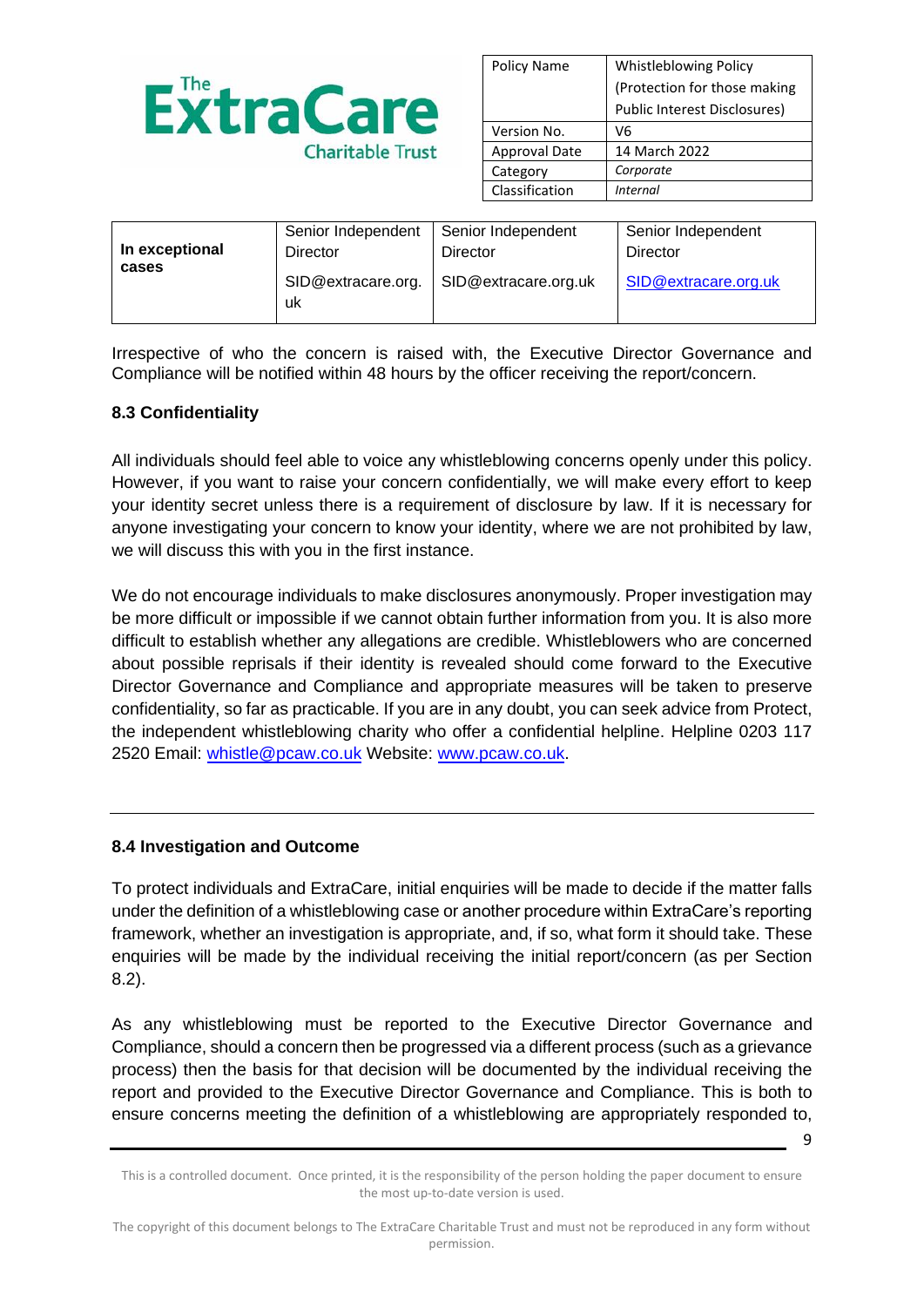

| <b>Policy Name</b>   | <b>Whistleblowing Policy</b>        |  |
|----------------------|-------------------------------------|--|
|                      | (Protection for those making        |  |
|                      | <b>Public Interest Disclosures)</b> |  |
| Version No.          | V6                                  |  |
| <b>Approval Date</b> | 14 March 2022                       |  |
| Category             | Corporate                           |  |
| Classification       | <i>Internal</i>                     |  |

and also allow for analysis of wider learning (such as staff training and internal communications).

The action taken by ExtraCare will depend on the nature of the concern. The matters raised may:

- Be investigated by management, internal audit, or through the disciplinary/grievance process;
- Be referred to the police;
- Be referred to the external auditor; and/or
- Form the subject of an independent inquiry.

Within 10 working days of a concern being received by them, the person receiving the report will write to the whistleblower:

- Acknowledging that the concern has been received and, if appropriate, providing a short, written summary of the concern raised;
- Informing them whether any initial enquiries have been made, and what further investigations will take place, if any; and
- Giving an estimate of how long it will take to provide a final response unless the whistleblower states a final response is not required.

A copy of the report will be sent to the Executive Director Governance and Compliance. The whistleblower may be invited to a meeting to discuss the concerns raised by them, and you can be accompanied to such a meeting by a colleague or trade union representative. Any companion must respect the confidentiality of your disclosure and any subsequent investigation.

In some cases, we may appoint an external or internal investigator or team of investigators. The investigator (or investigators) may make recommendations for change to enable us to minimise the risk of future wrongdoing.

We will aim to keep you informed of the progress of the investigation and its likely timescale. However, sometimes the need for confidentiality may prevent us giving you specific details about the investigation or any action (including disciplinary action) taken as a result. You are required to treat any information about the investigation as confidential.

While we cannot always guarantee the outcome you are seeking, we will try to deal with your concern fairly and in an appropriate way. By using this policy, you can help us to achieve this.

This is a controlled document. Once printed, it is the responsibility of the person holding the paper document to ensure the most up-to-date version is used.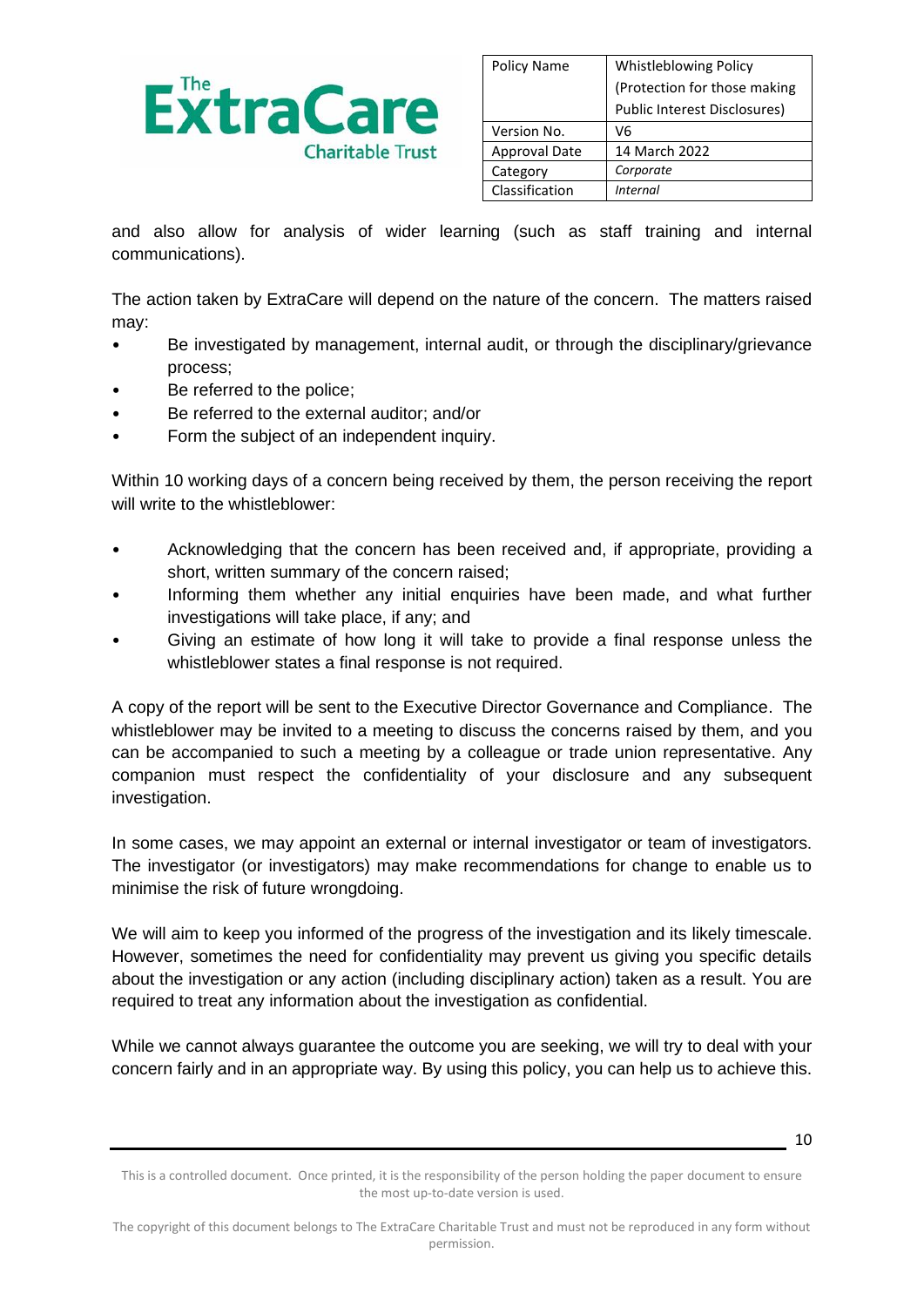

| <b>Policy Name</b>   | <b>Whistleblowing Policy</b> |  |
|----------------------|------------------------------|--|
|                      | (Protection for those making |  |
|                      | Public Interest Disclosures) |  |
| Version No.          | V6                           |  |
| <b>Approval Date</b> | 14 March 2022                |  |
| Category             | Corporate                    |  |
| Classification       | Internal                     |  |

If you are not happy with the way in which your concern has been handled, or with the outcome of any investigation, you can raise this with the next person listed in the escalation process in paragraph 8.2 above or in exceptional cases with the Senior Independent Director.

If you are unsure whether or how to raise a concern or want confidential advice, you can contact the independent charity Protect (a whistleblowing charity) on 020 3117 2520 or at [whistle@protect-advice.org.uk.](mailto:whistle@protect-advice.org.uk) Their lawyers can provide free confidential advice on how to raise a concern about serious malpractice at work.

### **8.5 Protection and Support for Whistleblowers**

It is understandable that whistleblowers are sometimes worried about possible repercussions. We aim to encourage openness and will support individuals who raise genuine concerns under this policy, whatever the outcome.

The Employment Rights Act 1996 (as amended by the Public Interest Disclosure Act 1998), Case Law, and the Human Rights Act provide individuals with protection to ensure they are not detrimentally treated when they blow the whistle and it is considered in the public interest to do so.

The Public Interest Disclosure Act stipulates that Whistleblowers must not suffer detrimental treatment as a result of raising a concern. Detrimental treatment includes dismissal, disciplinary action, threats or other unfavourable treatment connected with raising a concern. However, this does not include protection from disciplinary for breaches in your contract unrelated to the whistleblowing matter.

If you believe you have suffered any such treatment, you should inform the Head of People or Executive Director Governance and Compliance immediately. If the matter is not remedied, you should raise it formally using our Grievance Procedure.

Any employee found to be involved in the detrimental treatment of a whistleblower may be subject to disciplinary action.

If we conclude that a whistleblower has made false allegations maliciously, the whistleblower may be subject to disciplinary action.

<sup>11</sup>

This is a controlled document. Once printed, it is the responsibility of the person holding the paper document to ensure the most up-to-date version is used.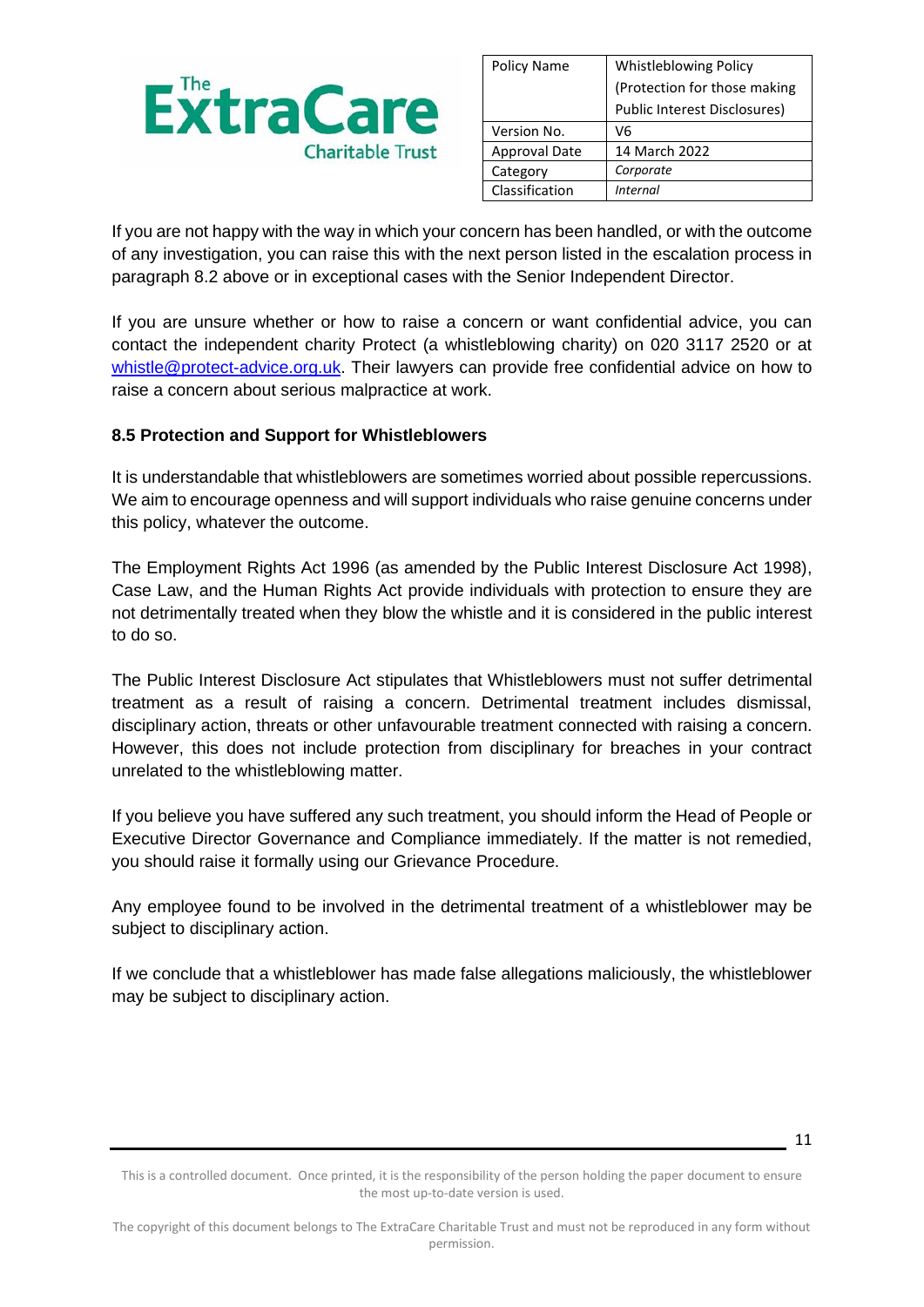

| Policy Name          | <b>Whistleblowing Policy</b> |  |
|----------------------|------------------------------|--|
|                      | (Protection for those making |  |
|                      | Public Interest Disclosures) |  |
| Version No.          | V6                           |  |
| <b>Approval Date</b> | 14 March 2022                |  |
| Category             | Corporate                    |  |
| Classification       | Internal                     |  |

### **8.6 External disclosures**

The aim of this policy is to provide an internal mechanism for reporting, investigating and remedying any wrongdoing in the workplace. In most cases you should not find it necessary to alert anyone externally.

The law recognises that in some circumstances it may be appropriate for you to report your concerns to an external body such as a regulator. It will very rarely if ever be appropriate to alert the media. We strongly encourage you to seek advice before reporting a concern to any external party. The independent whistleblowing charity, Protect, operates a confidential helpline. They also have a list of prescribed regulators for reporting certain types of concern. Their contact details are in paragraph 8.4 above.

Whistleblowing concerns usually relate to the conduct of our staff, but they may sometimes relate to the actions of a third party, such as a supplier or service provider. In some circumstances the law will protect you if you raise the matter with the third party directly. However, we encourage you to report such concerns internally first, in line with this policy. You should contact one of the individuals set out in paragraph 8.2 above for guidance.

## **9. Other Relevant ExtraCare Policies & Documents**

| <b>Policies Applying to Staff, Volunteers and Contractors</b> |  |  |
|---------------------------------------------------------------|--|--|
| Anti-Fraud, Theft & Financial Irregularity Policy             |  |  |
| <b>Bullying Harassment and Victimisation Policy</b>           |  |  |
| <b>Equality and Diversity Policy</b>                          |  |  |
| <b>Health and Safety Policy</b>                               |  |  |
| <b>Mental Capacity Policy</b>                                 |  |  |
| <b>Risk Management Policy</b>                                 |  |  |
| Safeguarding Vulnerable Adults and Children at Risk Policy    |  |  |
| <b>Policies Applying to Staff Only</b>                        |  |  |
| <b>Anti-Social Behaviour Policy</b>                           |  |  |
| <b>Disciplinary Policy</b>                                    |  |  |
| Grievance Policy                                              |  |  |
| Major Incident and Escalation Policy                          |  |  |
| <b>Policies Applying to Trustees Only</b>                     |  |  |

This is a controlled document. Once printed, it is the responsibility of the person holding the paper document to ensure the most up-to-date version is used.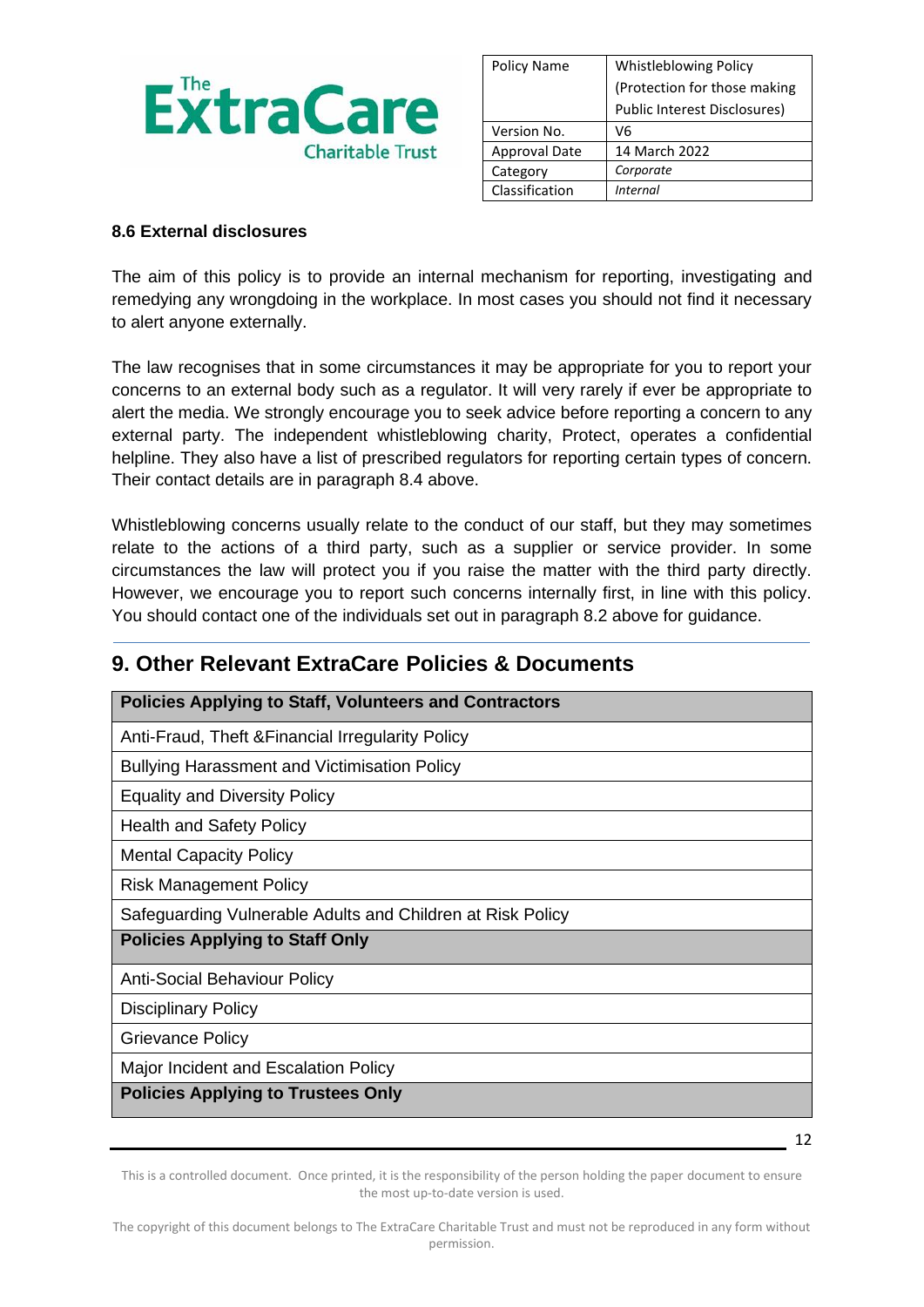

| <b>Policy Name</b>   | <b>Whistleblowing Policy</b> |  |
|----------------------|------------------------------|--|
|                      | (Protection for those making |  |
|                      | Public Interest Disclosures) |  |
| Version No.          | V6                           |  |
| <b>Approval Date</b> | 14 March 2022                |  |
| Category             | Corporate                    |  |
| Classification       | <i>Internal</i>              |  |

| Trustee Code of Conduct |
|-------------------------|
|-------------------------|

Trustee Escalation Policy

### **Policies Applying to Staff and Residents**

Complaints Policy

Professional Boundaries Code of Conduct

# **10. Relevant Legislative & Regulatory Requirements**

| Legislation                  | <b>Regulation</b>              | <b>Guidance</b>                   |
|------------------------------|--------------------------------|-----------------------------------|
| <b>Public Interest</b>       | <b>Care Quality Commission</b> | Department of BIS -               |
| Disclosure Act 1998          | <b>Fundamental Standards</b>   | Whistleblowing Guidance for       |
| <b>Mental Capacity Act</b>   | (April 2015)                   | Employers & Code of Practice      |
| Equality Act 2010            |                                | (Mar 2015)                        |
| Bribery Act 2010             |                                | Department of BIS - Blowing       |
|                              |                                | the whistle to a prescribed       |
|                              |                                | person - list of prescribed       |
|                              |                                | persons & bodies (Feb 2016)       |
| Care Act 2014                |                                | Charity Commission guidance-      |
|                              |                                | https://www.gov.uk/guidance/w     |
|                              |                                | histleblowing-guidance-for-       |
|                              |                                | charity-employees                 |
| <b>Employment Rights Act</b> |                                | CQC Quick Guide to Raising a      |
| 1996                         |                                | Concern with CQC:                 |
|                              |                                | https://www.cqc.org.uk/sites/def  |
|                              |                                | ault/files/20200420 Whistleblo    |
|                              |                                | wing quick guide final update.    |
|                              |                                | pdf                               |
| Human Rights Act 1998        |                                | https://assets.publishing.service |
|                              |                                | .gov.uk/government/uploads/sy     |
|                              |                                | stem/uploads/attachment_data/f    |
|                              |                                | ile/415175/bis-15-200-            |
|                              |                                | whistleblowing-quidance-for-      |

This is a controlled document. Once printed, it is the responsibility of the person holding the paper document to ensure the most up-to-date version is used.